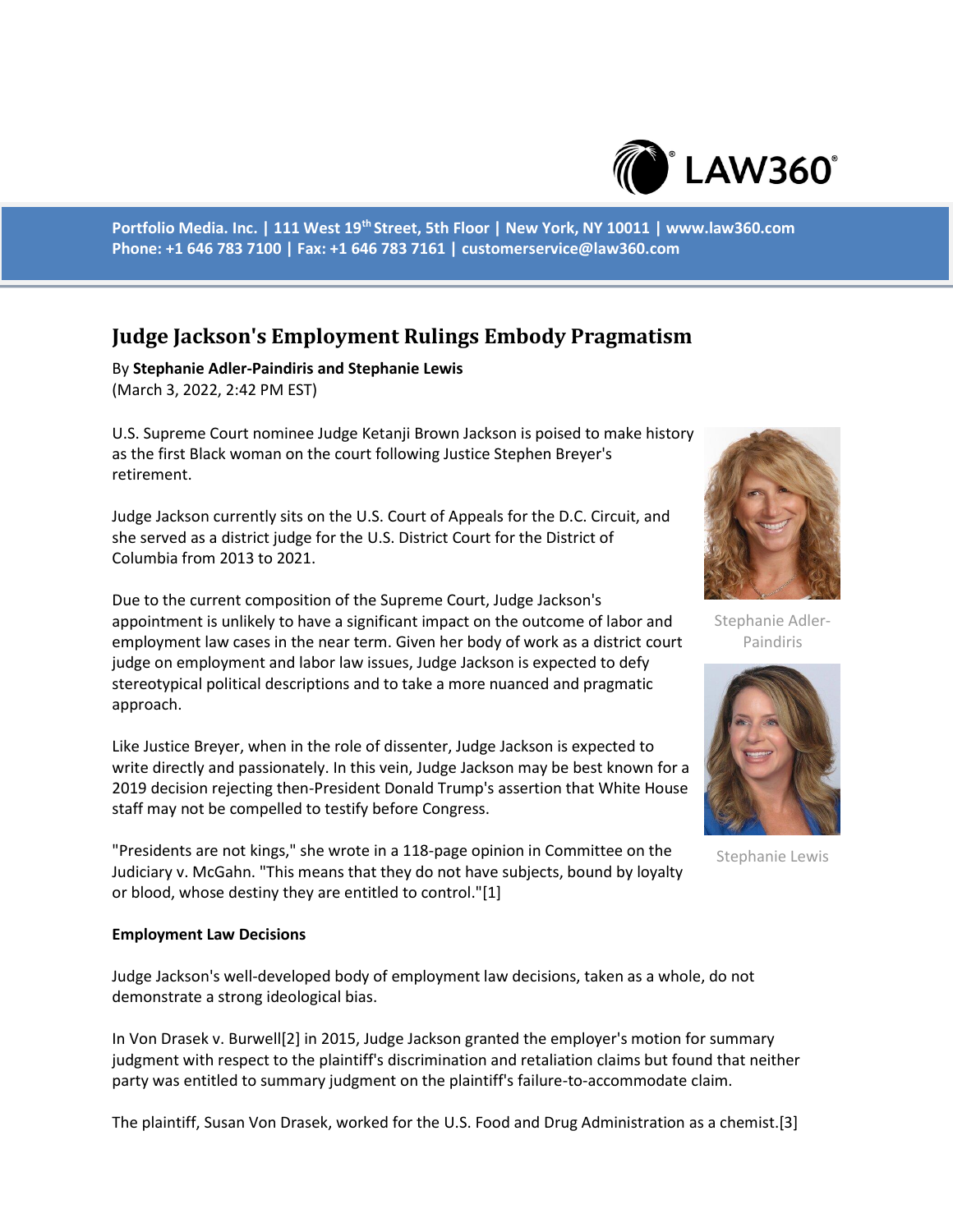Thirty years prior to her employment with the FDA, she was diagnosed with bipolar disorder.[4]

The evidence established that she did not inform anyone at the FDA of her diagnosis; nor did she request accommodations at the time of her hire or when she allegedly began having performance issues.

She requested an accommodation and medical leave for the first time only after her supervisor recommended terminating her employment.[5] Von Drasek filed a lawsuit alleging the FDA failed to accommodate her disability, intentionally discriminated against her because of a disability, and retaliated against her, all in violation of the Rehabilitation Act.[6]

Under the Rehabilitation Act, the plaintiff must show that: (1) she had a disability within the meaning of the act; (2) she was otherwise qualified for the position with or without reasonable accommodation; and (3) the employee suffered an adverse employment action solely because of her disability.[7]

Judge Jackson compared the Americans with Disabilities Act's causation standard with the Rehabilitation Act's causation standard, noting that, while the ADA prohibits discrimination against an employee "on the basis of disability, the Rehabilitation Act prohibits discrimination against an employee 'solely by reason of her or his disability.'"[8]

Judge Jackson thus held that under the Rehabilitation Act, a plaintiff must show that, but for the protected trait, the employer would not have taken the adverse employment action.[9]

Under this rubric, Judge Jackson found no genuine issue of material factual dispute with respect to the motivation behind the decision to terminate Von Drasek's employment.[10] Judge Jackson concluded that because the FDA had already started the process of terminating Von Drasek's employment before it learned of her disability, no reasonable jury could find that her disability was the but-for cause of her termination.[11]

Judge Jackson reached the same conclusion with respect to Von Drasek's retaliation claim, which requires a claimant to show a but-for causal link between the protected activity — Von Drasek's request for accommodation — and the adverse action. Judge Jackson concluded:

[E]ven if the FDA was wrong about Von Drasek's capabilities, there is no dispute that it was planning to terminate Von Drasek (and, in fact, her supervisor had already initiated the removal process) before Von Drasek revealed her disability or requested accommodations.[12]

At the same time, Judge Jackson held that the agency had an obligation to consider reasonable accommodations once Von Drasek requested them prior to her termination.[13]

Likewise, in Raymond v. Architect of the Capitol in 2014, Judge Jackson granted summary judgment to an employer in a discrimination suit brought by a 56-year-old Black employee of Jamaican national origin.[14] The plaintiff was interviewed for a promotion by a three-member hiring panel.[15]

According to the plaintiff, one panel member previously commented on the plaintiff's Jamaican ethnicity and age, including making regular comments that the plaintiff was "getting old" and in one instance saying: "[W]hat [does] this guy know about football ... he [is] from Jamaica."[16]

Nevertheless, Judge Jackson rejected the plaintiff's assertion that the reasons given by the employer for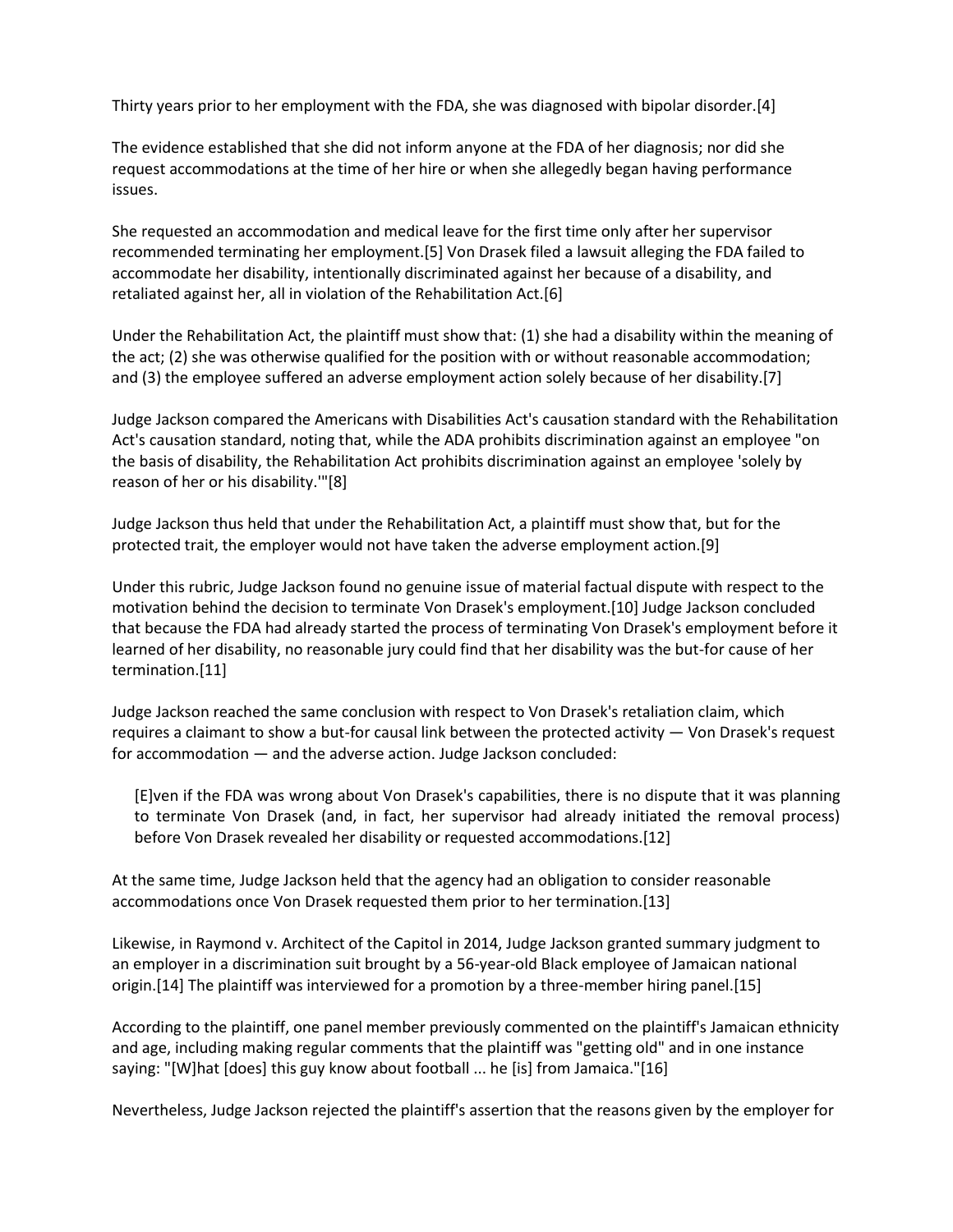failing to promote him were a pretext for discrimination.[17]

She saw no evidence the lone panel member's alleged animus influenced the other panelists' assessments, both of whom independently concluded that the other applicant was more qualified, which "effectively insulated the selection determination from challenge."[18]

### **Class Action Decisions**

The same balanced approach is apparent in Judge Jackson's employment-related class action decisions.

In 2017 in Ross v. Lockheed Martin Corp.,[19] the named plaintiffs sought class certification on behalf of 5,500 current and past African American employees, claiming the employer's performance evaluation system resulted in a disparate impact on the promotion, compensation and retention of salaried African American employees.[20]

The putative class excluded certain groups of African American employees — including those who signed release agreements, unionized workers and employees with current pending discrimination claims and did not include any objective criteria that would permit the identification of specific employees who were allegedly injured because of the performance evaluation system.[21]

The named plaintiffs also filed a proposed settlement agreement and requested preliminary approval along with the class certification. This agreement contained a broad release of legal claims extending beyond those that may arise from the employer's allegedly discriminatory conduct but did not contain any guidance regarding how settlement funds would be distributed.[22]

Relying on Supreme Court precedent, Judge Jackson explained that "plaintiffs can maintain such an employment discrimination lawsuit as a class action only if they can identify a companywide 'common contention' regarding the reasons that each member of the class has suffered an injury."

According to her opinion, they can do so in one of two ways: pointing to a biased companywide evaluation process or providing significant proof of the employer's general policy of discrimination.[23]

Here, Judge Jackson found that, despite alleging the employer's evaluation system was discriminatory, the plaintiffs failed to provide any detail about how the system operated in a biased way.[24] Further, the plaintiffs failed to provide significant proof that the employer "operated under a general policy of discrimination."

She noted that "two anecdotes in a class of over 5,500 almost certainly [did] not constitute 'substantial proof' that any commonalities between them are pervasive throughout the class."[25]

Judge Jackson also criticized the proposed settlement agreement, noting the plaintiffs had failed to show that its terms were fair, reasonable and adequate as required by law.[26] Specifically, Judge Jackson cited concerns about the "gross imbalance" between the claims at issue and those that the participants in the settlement would be required to release.[27]

She also pointed to the opt-out procedure, and found issue with the fact that putative class members would need to decide whether to opt out of the settlement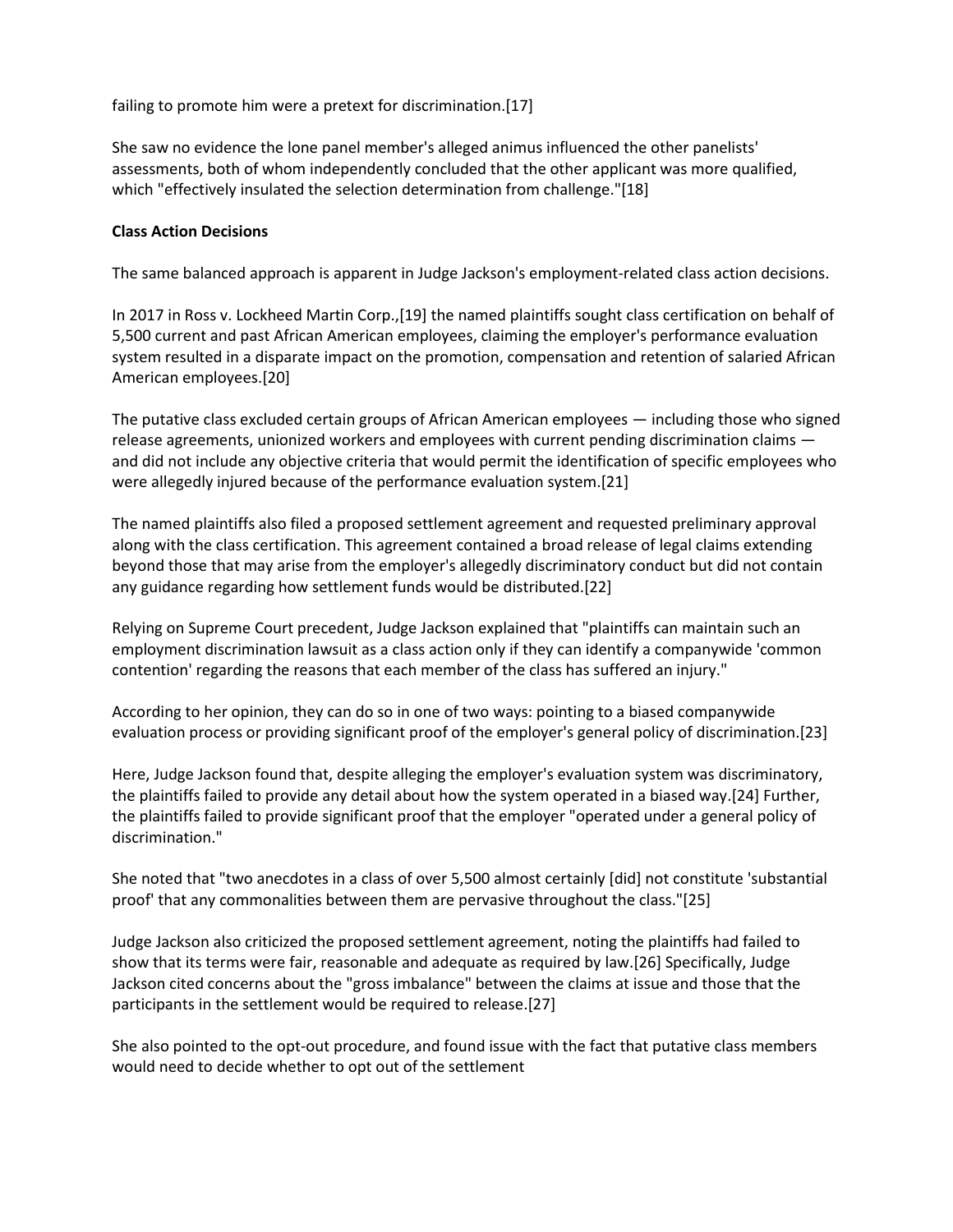before knowing (1) the nature and value of the potential legal claims that she might otherwise have brought … or (2) the amount that she is likely to receive for participating in the settlement and relinquishing all of her (previously undisclosed) claims.[28]

Judge Jackson found that this procedure was exactly the type of settlement procedure that raised a red flag in proposed settlement agreements.[29]

Finally, Judge Jackson raised a concern that the agreement provided

no sense of what the minimum recovery is likely to be; no sense of what the average recovery is likely to be; and no sense of how giving particular answers on the claim form will likely influence the amount of a class member's recovery.[30]

She then admonished the plaintiffs' counsel, stating

this Court has no idea how Plaintiffs' counsel could possibly have determined that the amount that Lockheed is offering to settle this case is sufficient to redress the legal claims of the class members without having already gathered information regarding the universe of claims at issue.[31]

Three years later, the plaintiffs filed a second amended class action complaint and sought six months of discovery on the merits of their claims to allow them to demonstrate that their proposed class met certification requirements.[32] Judge Jackson held that a class action must be plausibly viable before a court will authorize discovery in support of class certification.[33]

Consistent with her 2017 decision denying the plaintiffs' request for class certification, Judge Jackson found it "manifestly implausible" that 5,000 African American employees who were members of the putative class suffered a common injury that could either be redressed through a single remedy on a classwide basis or be proven through common questions of fact.[34]

"[P]re-certification discovery is not an opportunity to engage in a 'fishing expedition' concerning company policies that cannot plausibly result in a common injury across the putative class," Judge Jackson held.

She stated that she would not "relax the plausibility requirement in the context of Rule 23 to the point where discovery becomes presumptive upon the filing of a class complaint."[35]

She also observed that pursuing classwide claims of allegedly discriminatory and discretionary performance appraisal systems was inherently problematic, in that they work in "a highly subjective, highly individualized fashion that is the antithesis of the commonality that Rule 23(a) requires."[36]

According to Judge Jackson, the indisputable purpose of the class action mechanism — and the "court's north star in answering these questions" — is whether class litigation would preserve judicial resources as well as those of the parties.[37] Judge Jackson concluded that it would not do so in that case and denied the relief requested.[38]

## **Labor Cases**

Judge Jackson has demonstrated a willingness to reexamine her own conclusions when presented with additional evidence and arguments in a pair of labor cases.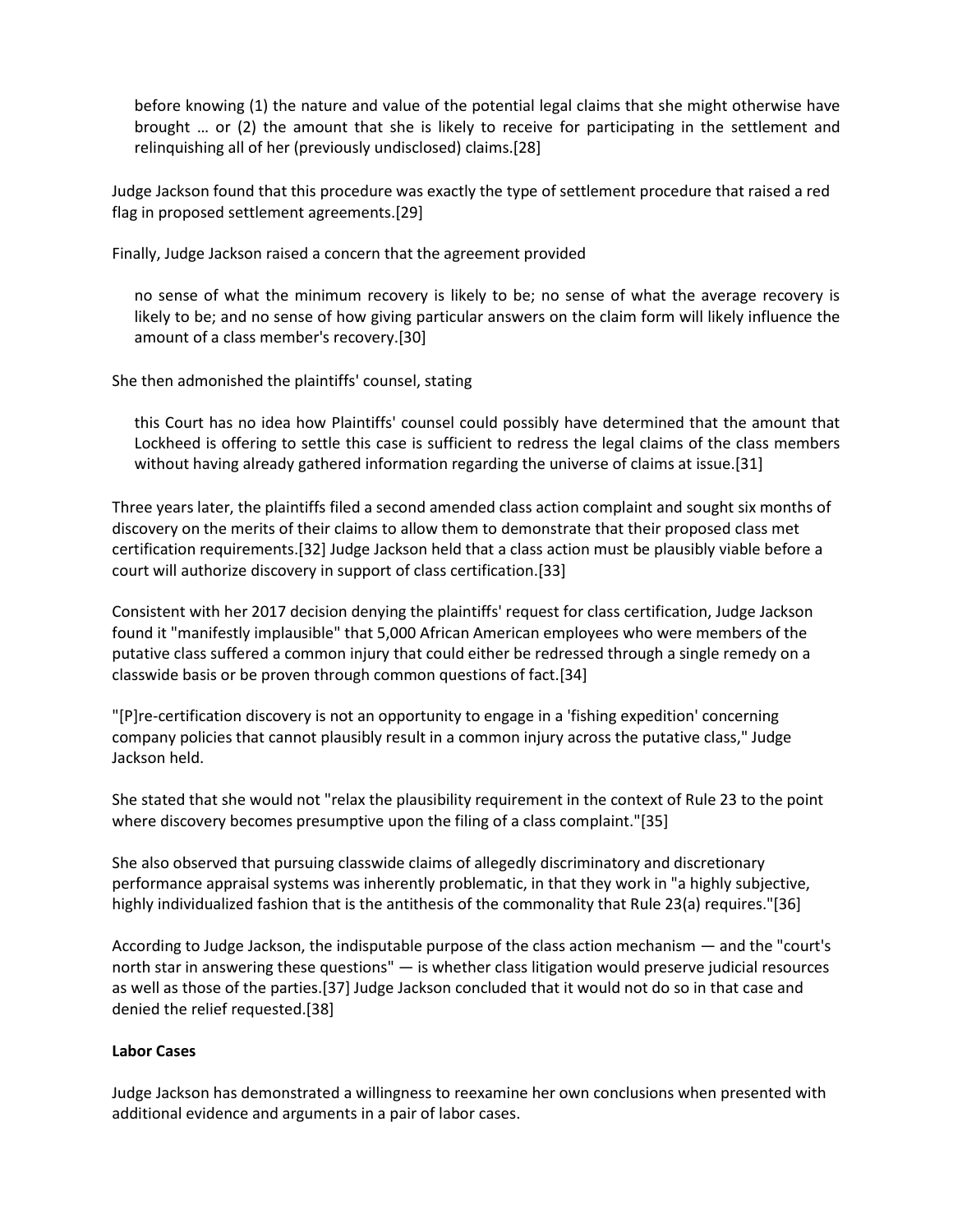She first presided over the AFL-CIO's 2020 challenge to the National Labor Relations Board's rescission of former President Barack Obama's 2019 election rule, which dramatically reshaped the representation election landscape in unions' favor.[39]

Judge Jackson held that the challenged parts of the 2019 election rule did not qualify as procedural rules within the meaning of the Administrative Procedure Act's exception to notice-and-comment rulemaking, and the NLRB thus violated the notice-and-comment requirement.[40]

As a result, she held that several specific provisions of the election rule were promulgated unlawfully and must be set aside.[41] Judge Jackson refused to invalidate the entire election rule, instead remanding to the agency for reconsideration.[42]

Weeks later, in AFL-CIO v. NLRB, citing her own clear error — she misapprehended the union's requested remedy, she explained — Judge Jackson amended her order to grant summary judgment, setting aside the five invalidated provisions.[43]

She granted the NLRB's motion for summary judgment with respect to the remaining counts of the union's complaint, finding the rulemaking, as a whole, was not arbitrary and capricious and upholding the election rule's automatic ballot impoundment provision.[44]

#### **Conclusion**

It is difficult to predict how Justice Jackson will rule once she joins the Supreme Court, but these decisions thwart any attempt to pigeonhole her as in ideological zealot in her labor and employment cases.

Perhaps reflective of this point, notable conservative lawyers and jurists, including retired U.S. Circuit Judge J. Michael Luttig of the U.S. Court of Appeals for the Fourth Circuit, have recently endorsed Judge Jackson.

Given this, employers can likely expect a predictable consistency in employment law decisions that emerge from the court in the 2022-2023 session.

*Stephanie Adler-Paindiris and Stephanie E. Lewis are principals and co-leaders of the litigation practice group at Jackson Lewis PC.*

*The opinions expressed are those of the author(s) and do not necessarily reflect the views of the firm, its clients, or Portfolio Media Inc., or any of its or their respective affiliates. This article is for general information purposes and is not intended to be and should not be taken as legal advice.*

[1] Comm. on the Judiciary v. McGahn, 415 F. Supp. 3d 148 (D.D.C. 2019).

[2] Von Drasek v. Burwell, 121 F. Supp. 3d 143 (D.D.C. 2015).

[3] Id. at 147.

[4] Id.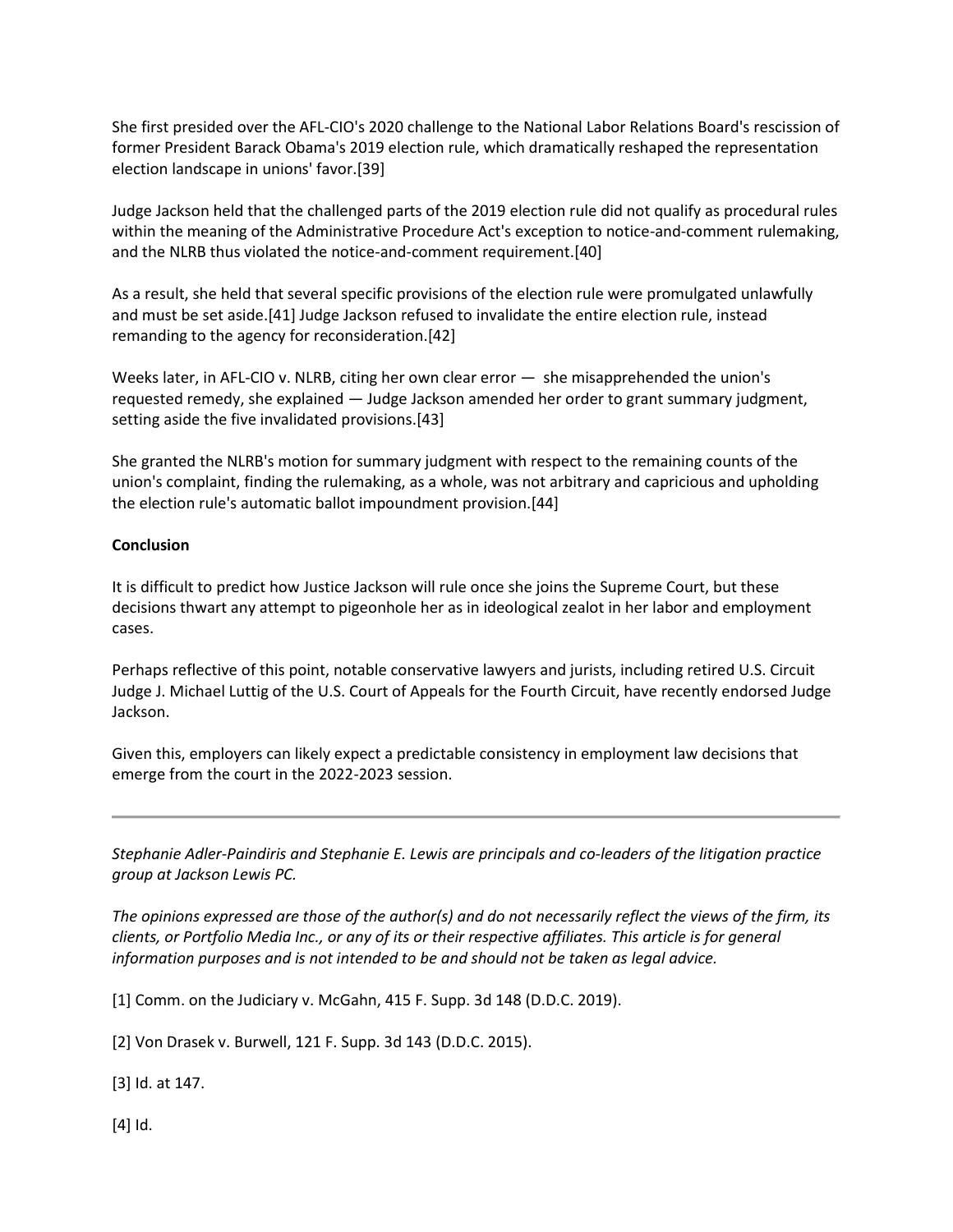[5] Id. at 147-48.

[6] Id. at 146.

[7] Id. at 160.

[8] Id at 154.

[9] Id.

[10] Id. at 160.

[11] Id. at 162.

[12] Id.

[13] Id

[14] Raymond v. Architect of the Capitol, 49 F. Supp. 3d 99 (D.D.C. 2014).

[15] Id. at 104.

- [16] Id. at 107.
- [17] Id. at 110

[18] Id. at 114.

[19] Ross v. Lockheed Martin Corp., 267 F. Supp. 3d 174 (D.D.C. 2017).

[20] Id. at 186.

[21] Id.

[22] Id. at 189.

[23] Id. at 197.

[24] Id. at 198.

[25] Id. at 199.

[26] Id. at 201.

[27] Id. at 201-02.

[28] Id. at 179.